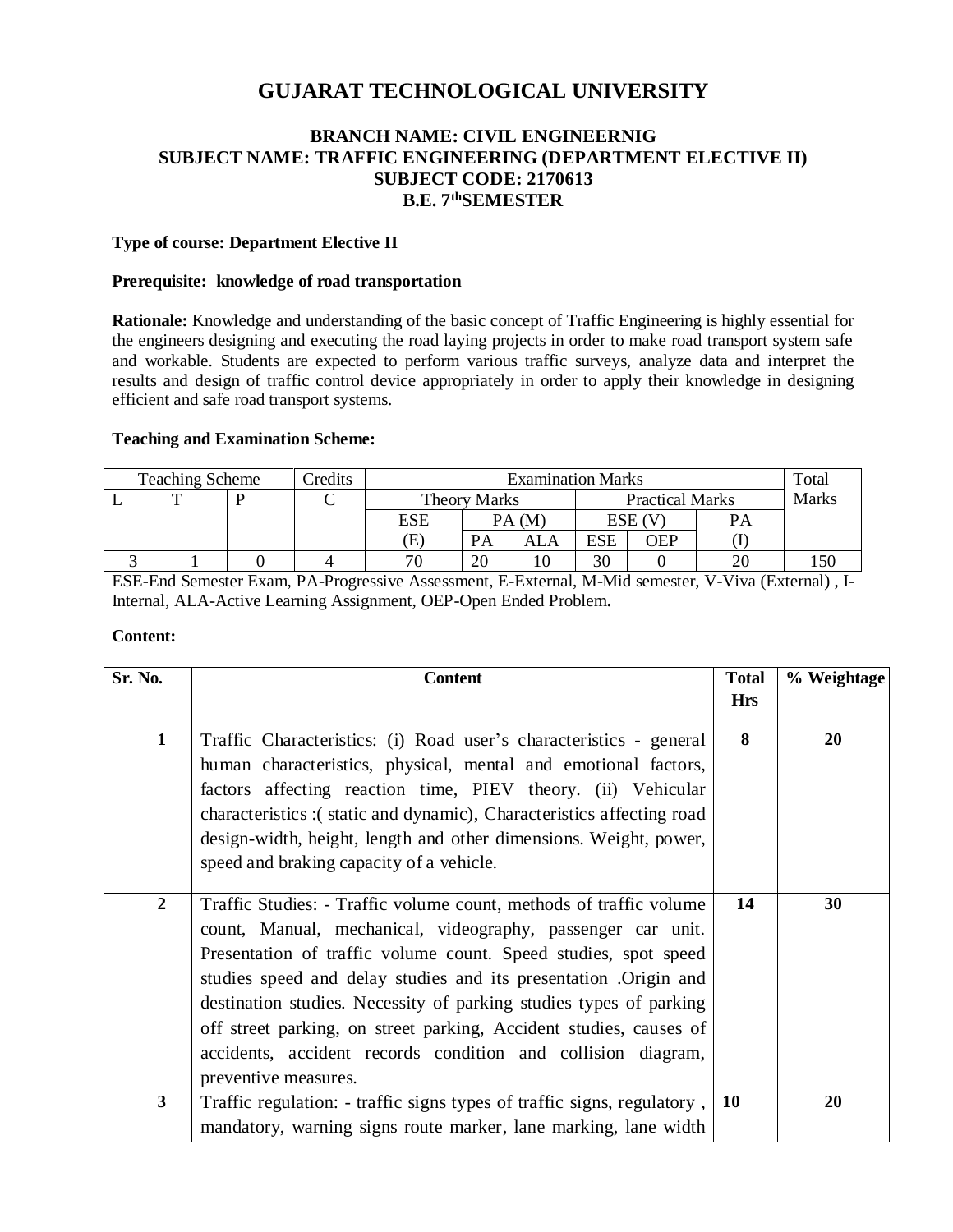|                         | standards as IRC. Necessity of traffic signals criteria for providing<br>traffic signals types of traffic signals. Methods of designing traffic |    |    |
|-------------------------|-------------------------------------------------------------------------------------------------------------------------------------------------|----|----|
|                         | signals.                                                                                                                                        |    |    |
| $\overline{\mathbf{4}}$ | Street Lighting: (i) Methods of light distribution. (ii) Design of                                                                              | 10 | 15 |
|                         | street lighting system. (iii)Definitions- Luminaire, foot candle,                                                                               |    |    |
|                         | Lumen, utilization and maintenance factors. (iv) Different types                                                                                |    |    |
|                         | of light sources used for street lighting. (v) Fundamental factors of                                                                           |    |    |
|                         | night vision.                                                                                                                                   |    |    |
| 5                       | Traffic geometrics: basic geometric elements, cross roads, rotary                                                                               | 6  | 15 |
|                         | intersections grade separated intersection, clover leaf, fully and                                                                              |    |    |
|                         | partial, terminal facilities                                                                                                                    |    |    |

# **Suggested Specification table with Marks (Theory):**

| <b>Distribution of Theory Marks</b> |         |         |         |         |                     |  |  |
|-------------------------------------|---------|---------|---------|---------|---------------------|--|--|
| R Level                             | U Level | A Level | N Level | E Level | $\mathcal{C}$ Level |  |  |
| 20                                  | 30      | 20      | 10      | 10      | 10                  |  |  |

**Legends: R: Remembrance; U: Understanding; A: Application, N: Analyze and E: Evaluate C: Create and above Levels (Revised Bloom's Taxonomy)**

Note: This specification table shall be treated as a general guideline for students and teachers. The actual distribution of marks in the question paper may vary slightly from above table.

## **Reference Books :-**

- 1. Traffic Engineering and Transport Planning by L.R. Kadiyali, Khanna Publishers, Delhi
- 2. Traffic Engineering by Matson, W.S.Smith & F.W. Hurd
- 3. G.J. Pingnataro, Principles of Traffic Engineering
- 4. D.R.Drew, Traffic Flaw Theory
- 5. W.R. Mchsne and R.P. Roess "Traffic Engg"
- 6. Wohl & Martin, Traffic System

## **Course Outcome:**

After learning the course the students should be able to:

- i) Conduct different types of Traffic Surveys
- ii) Explain the reasons of accidents and their preventive measures
- iii) Design of traffic signals at intersections and rotary intersection.
- iv) Aware of various traffic regulation and control devices.